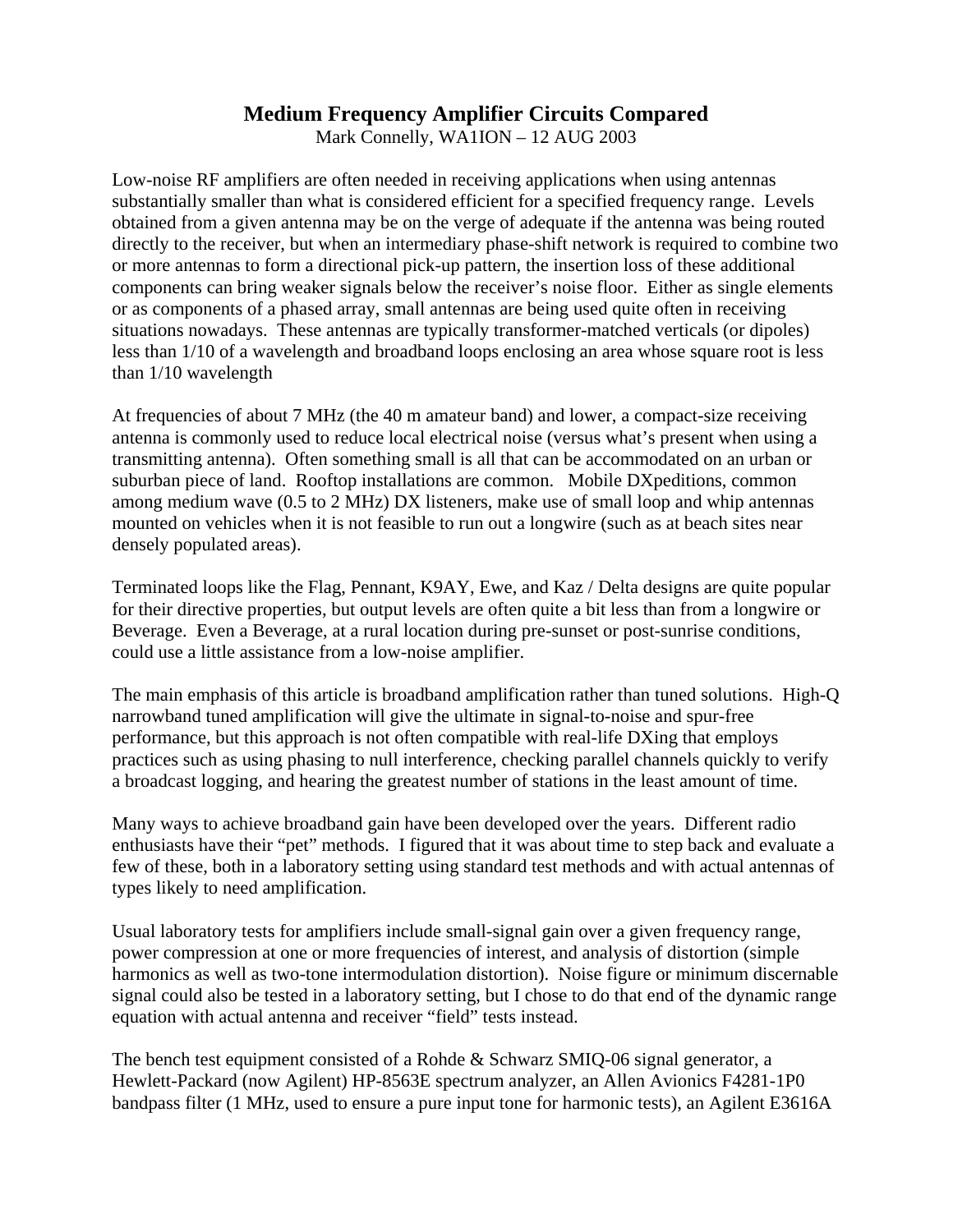DC power supply, and various coaxial adaptors, pads, and cables from Pasternack, Mini-Circuits, and Astrolab. For two-tone tests, additional equipment was used: Rohde & Schwarz SML-01 signal generator, a resistive power combiner, and a Narda 4745-69 step attenuator. C-language software in a LabWindows PC programming environment controlled instruments by means of a National Instruments GPIB card.

"Field tests" were done in the car with a Drake R8A receiver and two roof-mountable antenna types: a telescoping whip measuring 1.8 m / 6 ft., and a square single-turn loop of wire  $2 \text{ m}$  / 6.6 ft. per side mounted in the vertical plane and fed at the wire's only break, located at the midpoint of the bottom side.

The whip was coupled to test subject amplifiers #2 through #6 through a 100:1 homebrew stepdown transformer at the antenna end of an approximately 3 m length of coaxial cable. This transformer consisted of 70 turns autotransformer-wound on an FT140-J core with a low impedance output tap 7 turns from the common ground connection. At the other end of the cable, the transformer associated with a given amplifier, as noted in the list below, was also in the path ahead of the active device. Test subject #7 consisted of the whip being fed directly to a high input impedance amplifier (BUF-E1) for reference purposes.

The broadband loop's two leads were connected directly to the low-impedance winding of the indicated transformer (see list below) ahead of test subject amplifiers #2 through #5. Test subject #1, requiring +24 VDC, was only tested in the laboratory setting.

Antenna to receiver testing primarily dealt with medium wave (0.5 to 2 MHz) performance at the two extremes of dynamic range: the ability to process very small signals (without covering them with noise) and to handle large signals (in-band and out-of-band) without creating harmonics and IMD products ("the signals that shouldn't be there"). Some of the antenna-based testing was performed in the driveway at my home location in Billerica, MA (25 km NW of Boston) and some tests were done at the Granite Pier DXpedition site in Rockport, MA.

The home tests concentrated on steady-state daytime signal-to-noise and gain evaluations and looking for any spurious signals. These "spurs" are usually caused by super-local WRKO-680 (50 kW at 4.4 km) mixing with strong stations on 850, 1030, 1510, and other channels.

The Rockport tests mostly concentrated on the broadband loop. Receiving was done in the critical 1 hour before sunset to 1 hour after sunset period. This was real-life DXing at a time of day when, with lesser grade amplifiers, spurious intermodulation distortion mixing signals from HF utility stations and from powerful 49 and 41 meter shortwave broadcasters are likely to show up on the medium wave band before the skip below 2 MHz has a chance to get up to full nighttime strength. Adding to potential mixes are some super-strong groundwave signals including the WBZ-1030 big rig in Hull, MA (total waterpath), the Nantucket LORAN station on 100 kHz, and several of the coastal DGPS stations in the 325 kHz region. They're all "front end benders".

Evaluations at both sites provided several "acid tests" that showed some amplifiers to be superior to others.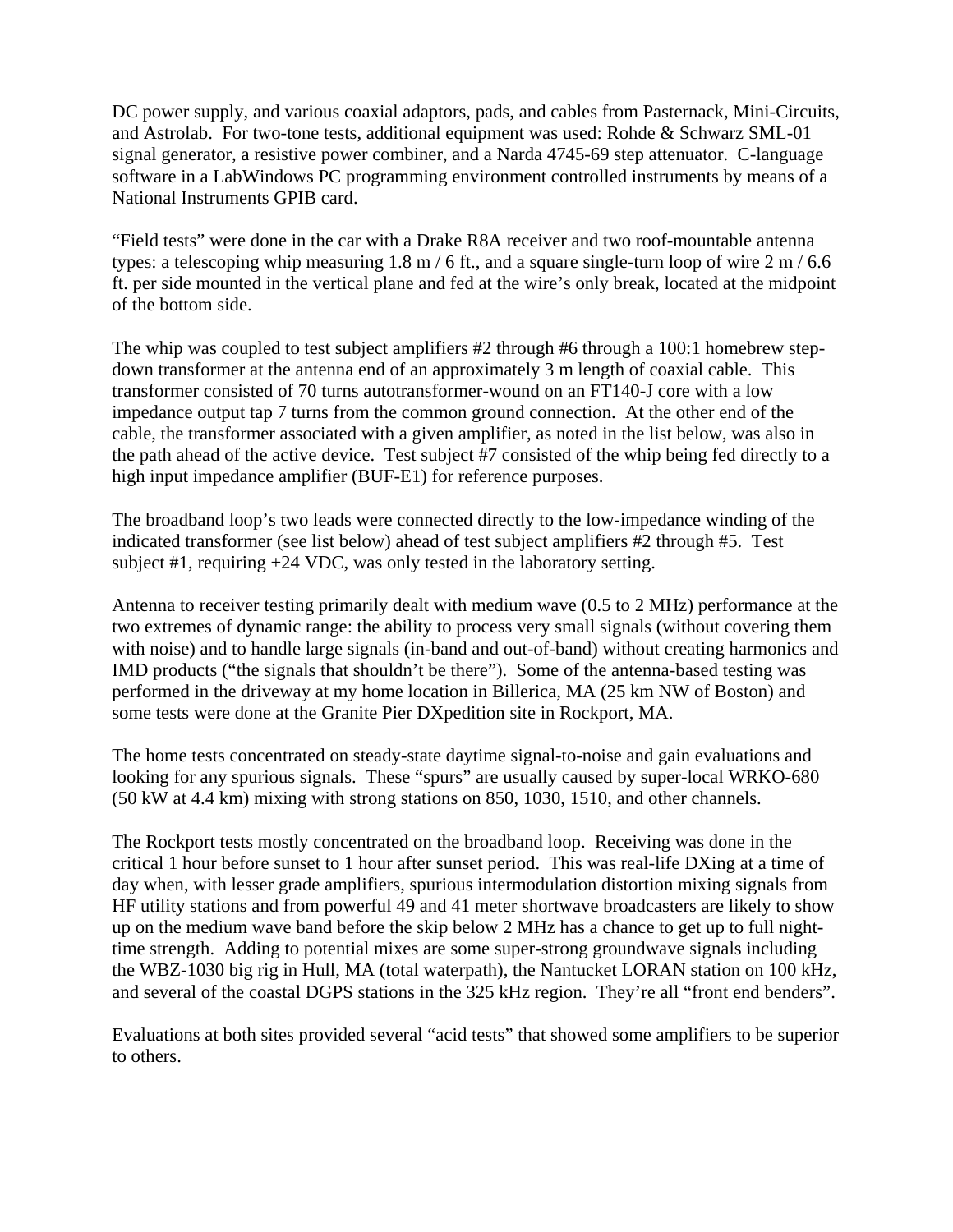# **Test Subjects (see Appendix for schematics)**

- 1. Mini-Circuits ZHL-32A (schematic not available)
- 2. 1:1 transformer to W7IUV amplifier (active device: 2N5109)
- 3. 1:9 transformer to BBVA-A amplifier (active device: VN10KM)
- 4. 1:36 transformer to BUF-E1 amplifier (active device: LM6221N)
- 5. AD9632 op-amp based amplifier (includes 1:4 input transformer)
- 6. amplifier using Mini-Circuits ERA-5SM "pillpack" RF IC
- 7. BUF-E1 fed by whip antenna (used for comparative antenna tests)

## **Gain / sensitivity**

One of the first amplifier specifications of interest to most users is gain: how much more signal do I get out from what I put in. This is usually specified at input signal levels that are small, since that's when employing an amplifier is necessary. In the laboratory, measurements were taken at a number of frequencies with an input level of about –25 dBm. Evaluated amplifiers gave results as follow.

- 1. Mini-Circuits ZHL-32A: Gain was about 28.5 dB over the 0.3 30 MHz frequency range. Response was flat within +/- 0.2 dB.
- 2. W7IUV amplifier: Gain was in the 19 to 21 dB range between 0.3 and 17 MHz. Response rolled off smoothly to 14.5 dB at 30 MHz. *A variant of this amplifier, the ECP-1 Elbert County Preamplifier (made by Lance Johnson Engineering, e-mail: lance@diac.com) was given a gain test as well: it has lower gain (11 dB typical). To test ECP-1 below 1.8 MHz, its high-pass filter had to be removed.*
- 3. BBVA-A amplifier (after 1:9 step-up transformer): Better than 24 dB of gain below 4 MHz, response rolls off to about 20 dB at 9.5 MHz, 15 dB at 20 MHz, and 10 dB at 30 MHz.
- 4. BUF-E1 amplifier (after 1:36 step-up transformer): 18 dB gain up to 2 MHz, about 16 dB at 4 MHz, 10 dB at 10 MHz, 6 dB at 16 MHz, and no gain (or some loss) above 26 MHz. Changing the input transformer to a 1:16 affected gain to get about 13 dB below 9 MHz, 10 dB at 16 MHz, and 7 dB or less above 20 MHz.
- 5. AD9632 amplifier (with included 1:4 step-up transformer): 27 dB (or slightly better) below 8 MHz, gradually rolling off to 25 dB at 18 MHz and 22.5 dB at 30 MHz.
- 6. Mini-Circuits ERA-5SM amplifier: 18 dB or slightly better gain below 10 MHz, rolling off slowly to about 16.8 dB at 30 MHz.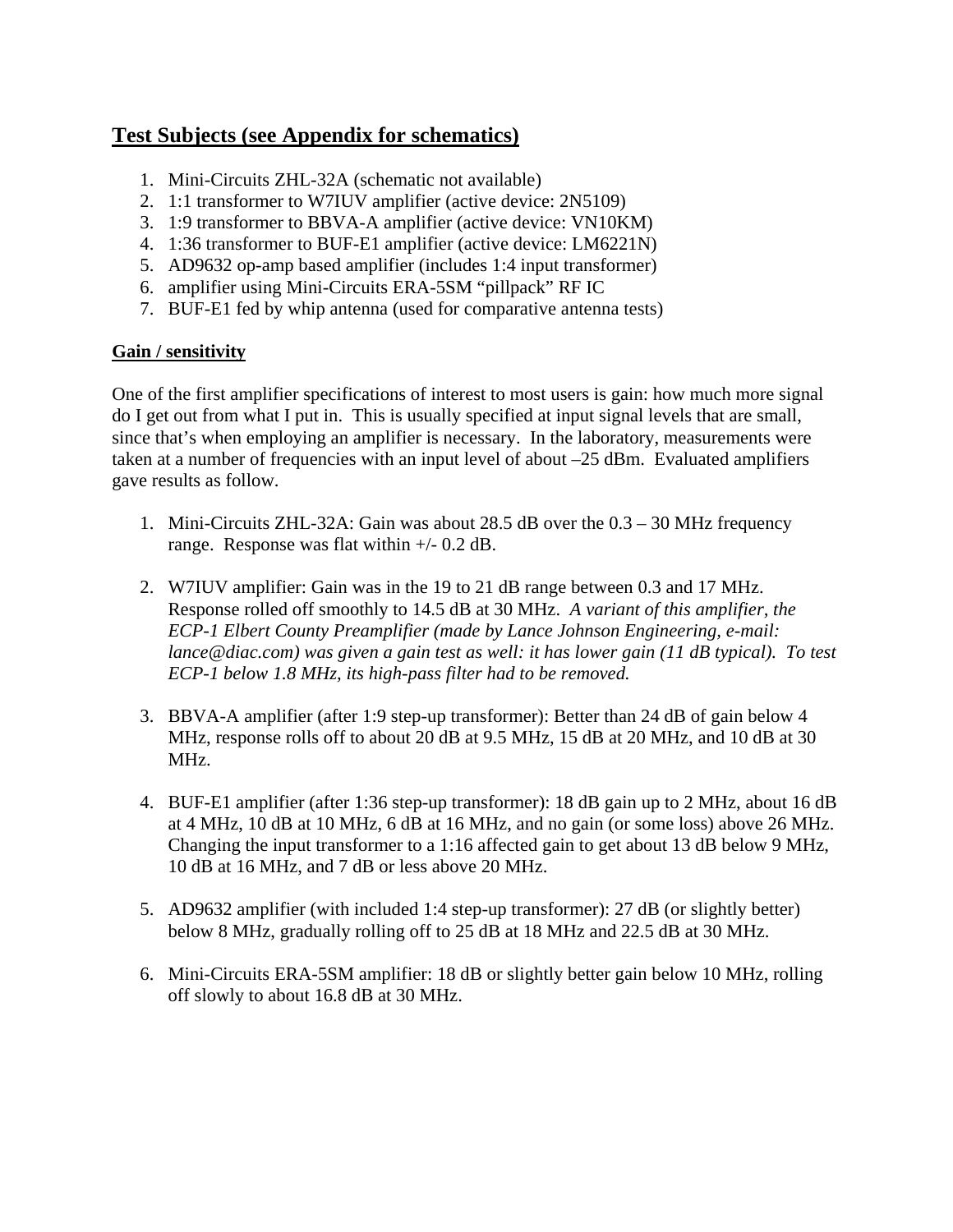Field tests of gain produced results similar to those noted in the laboratory setting. Gains at 1 MHz and at a few other frequencies were evaluated against a passive version of the antenna: broadband loop to receiver via 1:1 transformer, or whip to receiver via 100:1 step-down transformer. Mini-Circuits ZHL-32A was not tested. A previous check of this with a receiver showed a fairly high noise floor. Of amplifiers tested, the AD9632 and 1:9 + BBVA-A circuits showed the most gain, about 23 dB, the W7IUV came in at about 19 dB, and the  $1:36 + BUF-E1$ and the ERA-5SM were in the 14 dB range. The lower numbers versus the lab tests probably have more to do with Drake R8A S-meter accuracy than anything else. The 1.8 m whip directly to a BUF-E1 amplifier (high impedance configuration) had about 17 dB of gain over the whip being coupled passively to the receiver through the 100:1 transformer. This does show that a passively-coupled whip with amplification at the operating position, when required, can compete gain-wise with the traditional active whip having the high impedance to low impedance buffer amplifier at the "head end" out in the weather.

The difference in minimum discernable signal (on weak stations) versus self-generated noise was not drastic among the amplifier types tested. BUF-E1 is about the quietest, but its gain is a bit lower too. The AD9632, with the highest gain, is also somewhat noisier than the others. The ERA-5SM is rather noisy. The W7IUV seems to be the best compromise in gain versus signalto-noise and the BBVA-A does a reasonable job, too.

#### **Strong signal handling**

A low noise floor and lots of gain is of minimal value if the spectrum of received frequencies is polluted by mixing products and harmonics caused by an amplifier's inability to cope with large signals elsewhere in the band of interest, or even outside of the band. There are several ways to evaluate the ability of amplifiers to maintain linear response under large signal conditions.

**Gain compression** is one test that is fairly easy to do in a laboratory setting on automatic test equipment. As an input signal is increased, amplifier output increases by the same amount until it reaches a large enough level that clipping or other "running out of headroom" begins to occur. An amplifier that, for a given frequency small-signal input, has a gain of 20 dB, will have a gain of 1 dB less, i.e. 19 dB, at some larger input level. The test equipment is programmed to find the "1 dB compression point" by incrementing the RF generator level up in small steps, 0.1 or 0.2 dB typically, until the point is reached where amplifier gain is 1 dB less than it is for a "small signal" at the same frequency. Amplifiers with a higher compression point can generally pass larger signals with less distortion. Compression points at 1 MHz found for the test subject amplifiers, from best to worst, are:

| • Mini-Circuits ZHL-32A | $+5.5$ dBm in $+32.5$ dBm out |
|-------------------------|-------------------------------|
| $\bullet$ W7IUV         | $+4.7$ dBm in $+24.0$ dBm out |
| • $1:36 + BUF-E1$       | $+3.5$ dBm in $+19.8$ dBm out |
| $\bullet$ 1:9 + BBVA-A  | $-1.2$ dBm in $+23.2$ dBm out |
| • Mini-Circuits ERA-5SM | $-3.7$ dBm in $+13.5$ dBm out |
| • AD9632 (with 1:4)     | $-8.7$ dBm in $+18.0$ dBm out |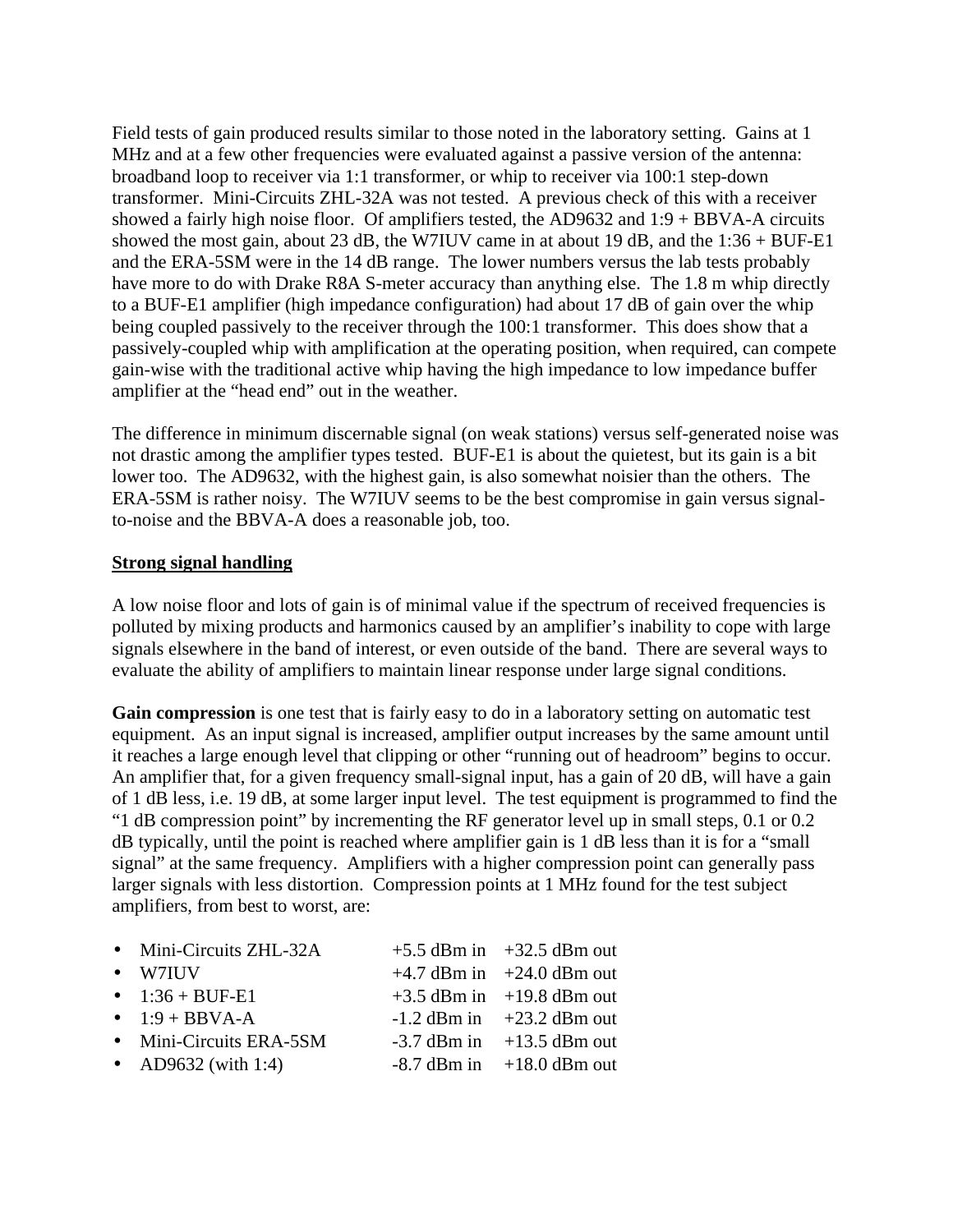The ZHL-32A runs on  $+24$  V with a current drain of 450 mA, so a comparison with amplifiers running on nominal +12 V DC supplies with less current isn't a completely fair comparison. It has a higher noise floor since its primary role is jacking up the output level of RF signal generators rather than being a device to place ahead of a sensitive receiver.

**Harmonic suppression** is another important strong-signal test worth doing. The signal source being used must be spectrally pure to keep its own harmonics out of the amplifier. The Rohde & Schwarz sources, though quite expensive, only suppress second harmonic output by 40 to 45 dBc (dB relative to the fundamental carrier). This isn't good enough by any means. To improve source harmonic suppression by another 70 dB or so, a narrow bandpass filter centered on 1 MHz (Allen Avionics F4281-1P0) was used ahead of the input to the amplifier-under-test. Each amplifier was driven by a –20 dBm bandpass-filtered 1 MHz tone. A Narda step-attenuator was used between the amplifier output and the spectrum analyzer input to verify that harmonics observed were not the result of overloading the spectrum analyzer's front end.

In the following list, "supp2" means second harmonic suppression and "supp3" means third harmonic suppression. The harmonic suppressions of the amplifiers, from best to worst, are:

|       | $74.0$ dBc supp2                                                                                                         | $77.8$ dBc supp3 |
|-------|--------------------------------------------------------------------------------------------------------------------------|------------------|
| W7IUV | $67.7$ dBc supp2                                                                                                         | 72.7 dBc supp3   |
|       | $61.3$ dBc supp2                                                                                                         | $69.8$ dBc supp3 |
|       | 48.7 dBc supp2                                                                                                           | 73.0 dBc supp3   |
|       | 38.2 dBc supp2                                                                                                           | $69.0$ dBc supp3 |
|       | $37.7$ dBc supp2                                                                                                         | 59.8 dBc supp3   |
|       | • Mini-Circuits ZHL-32A<br>• $1:36 + BUF-E1$<br>• AD9632 (with 1:4)<br>• Mini-Circuits ERA-5SM<br>$\bullet$ 1:9 + BBVA-A |                  |

**Two-tone intercept testing** gives true-to-life evaluations of amplifier performance in the presence of multiple strong signals. For input tones at  $f1 = 0.9$  MHz and  $f2 = 1.1$  MHz, the levels of second order products  $(f2-f1) = 0.2$  MHz and  $(f2+f1) = 2.0$  MHz were checked. Third order tones at  $(2f1-f2) = 0.7$  MHz and  $(2f2-f1) = 1.3$  MHz were then measured. The suppressions of these mixing products were entered in formulas to compute the output second order intercept point (OIP2) and the output third order intercept point (OIP3). The higher the values of these points, the more capable an amplifier is to handle strong signals without introducing unwanted artifacts. The two Rohde & Schwarz sources were each outfitted with attenuator pads to keep one source from causing intermodulation products in the other, and vice versa. The outputs of the attenuated sources connected to a resistive combiner ahead of the input of the amplifier-under-test. That amplifier's output connected, via the Narda step-attenuator, to the spectrum analyzer. The software controlling the stimulus and measurement instruments also computed the OIP2 and OIP3 values. These are shown below in order of OIP3 merit: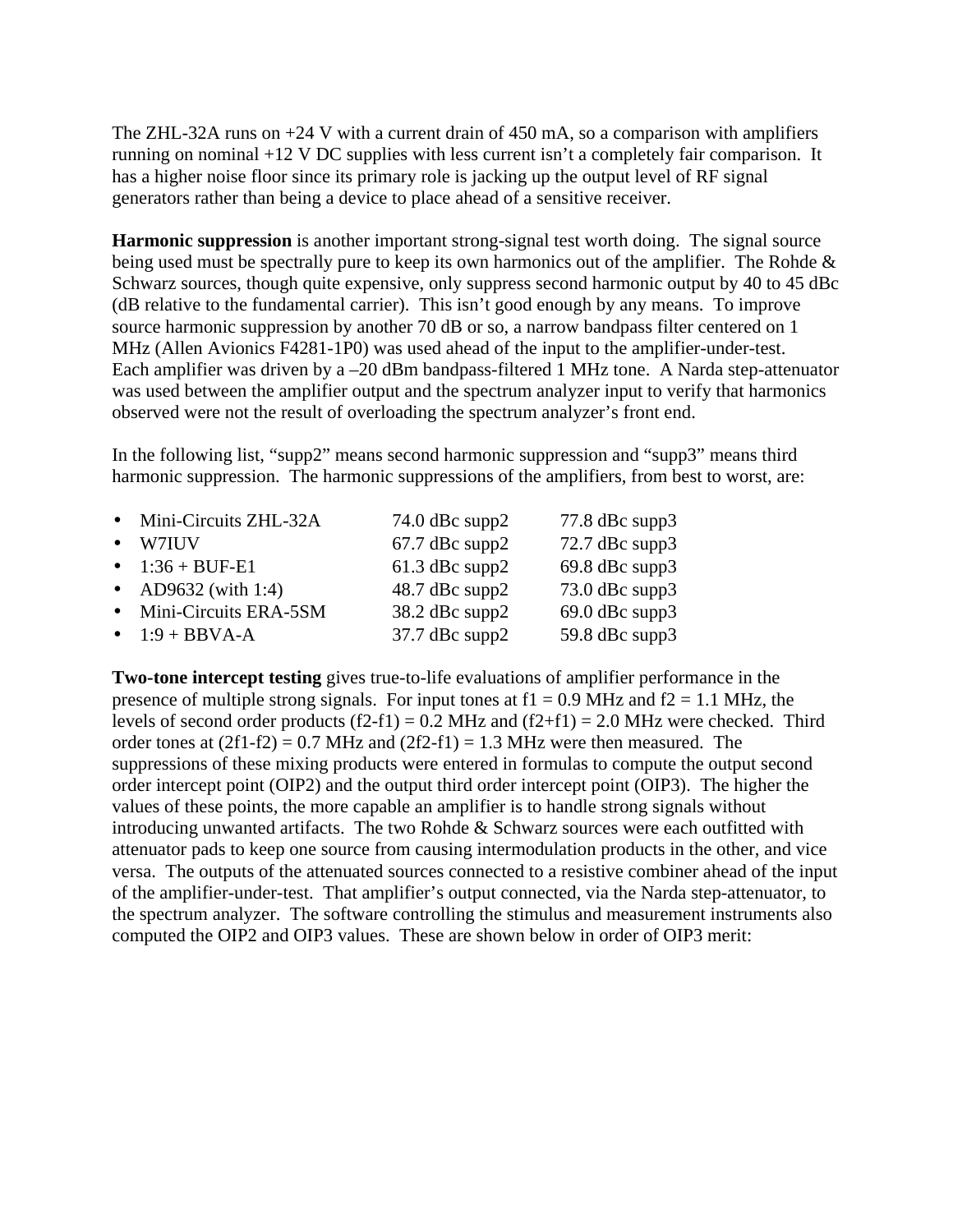| • Mini-Circuits ZHL-32A | $+33.2$ dBm OIP3 | $+60.2$ dBm OIP2 |
|-------------------------|------------------|------------------|
| $\bullet$ W7IUV         | $+33.1$ dBm OIP3 | $+55.7$ dBm OIP2 |
| • $1:36 + BUF-E1$       | $+32.5$ dBm OIP3 | $+51.2$ dBm OIP2 |
| $\bullet$ 1:9 + BBVA-A  | $+31.7$ dBm OIP3 | $+41.8$ dBm OIP2 |
| • AD9632 (with 1:4)     | $+27.9$ dBm OIP3 | $+62.0$ dBm OIP2 |
| • Mini-Circuits ERA-5SM | $+25.5$ dBm OIP3 | $+33.1$ dBm OIP2 |

**Antenna testing for strong signal performance** is the truest test of "where the rubber meets the road".

During the daytime tests at the home QTH, I checked 1360 kHz for an amplifier-produced second harmonic of super-local WRKO-680. Mixes such as 170 kHz (WEEI-850 minus WRKO-680), 350 kHz (WBZ-1030 minus WRKO-680), 510 kHz (2\*680, minus 850), and others were also used to rate amplifiers on a scale ranging from "crunchproof" on one end to "feeble" on the other. The 1:36 + BUF-E1 and the W7IUV had the best performance, BBVA-A and AD9632 were a bit less bulletproof, and the ERA-5SM came in last.

Sunset-period tests at Rockport, MA largely involved suppression of IMD products in the medium wave band that were caused by shortwave signals. The 1:36 transformer + BUF-E1 has gain which rolls off above 5 MHz. This, no doubt, helped in keeping the medium wave band "spur free". The W7IUV amplifier, being more broadbanded, showed some threshold-level shortwave IMD products, but was still very "clean" overall. The 1:9 transformer + BBVA-A, having decreasing gain above 10 MHz, also did reasonably well, though it was somewhat more susceptible to harmonics of LORAN – 100 kHz. The AD9632 amplifier fell down on the job by comparison: quite a few shortwave mixing products intruded into the medium wave band. The ERA-5SM amplifier was not evaluated in the sunset-period testing at Rockport. Its previous last place finish in the two-tone intercept lab tests and the strength of the  $680*2 = 1360$  harmonic in the home-based antenna tests didn't bode particularly well for its serious DXpedition use anyway.

## **Conclusions**

For good coverage of the entire 0.3 to 30 MHz range, the W7IUV amplifier has a lot to recommend it. Those who are mostly interested in frequencies below 7 MHz will have comparable results with the 1:36 transformer to BUF-E1. This has substantially lower current drain. BBVA-A is also worth considering for its high gain, though it's a bit down the ladder in the area of distortion-free performance. The ERA-5SM and AD9632 based amplifiers have some "niche" uses, but these usually aren't going to be your first or second choice.

Chances are good that comparable, or better, performance could be had from some other amplifier circuit topologies such as common-gate FET, push-pull, noiseless feedback, or global negative feedback (a la Dallas Lankford). In all probability, at some future date, a sequel to this article will be written, either by me or by someone else. That could be a good opportunity to showcase some of the other good amplifier designs out there.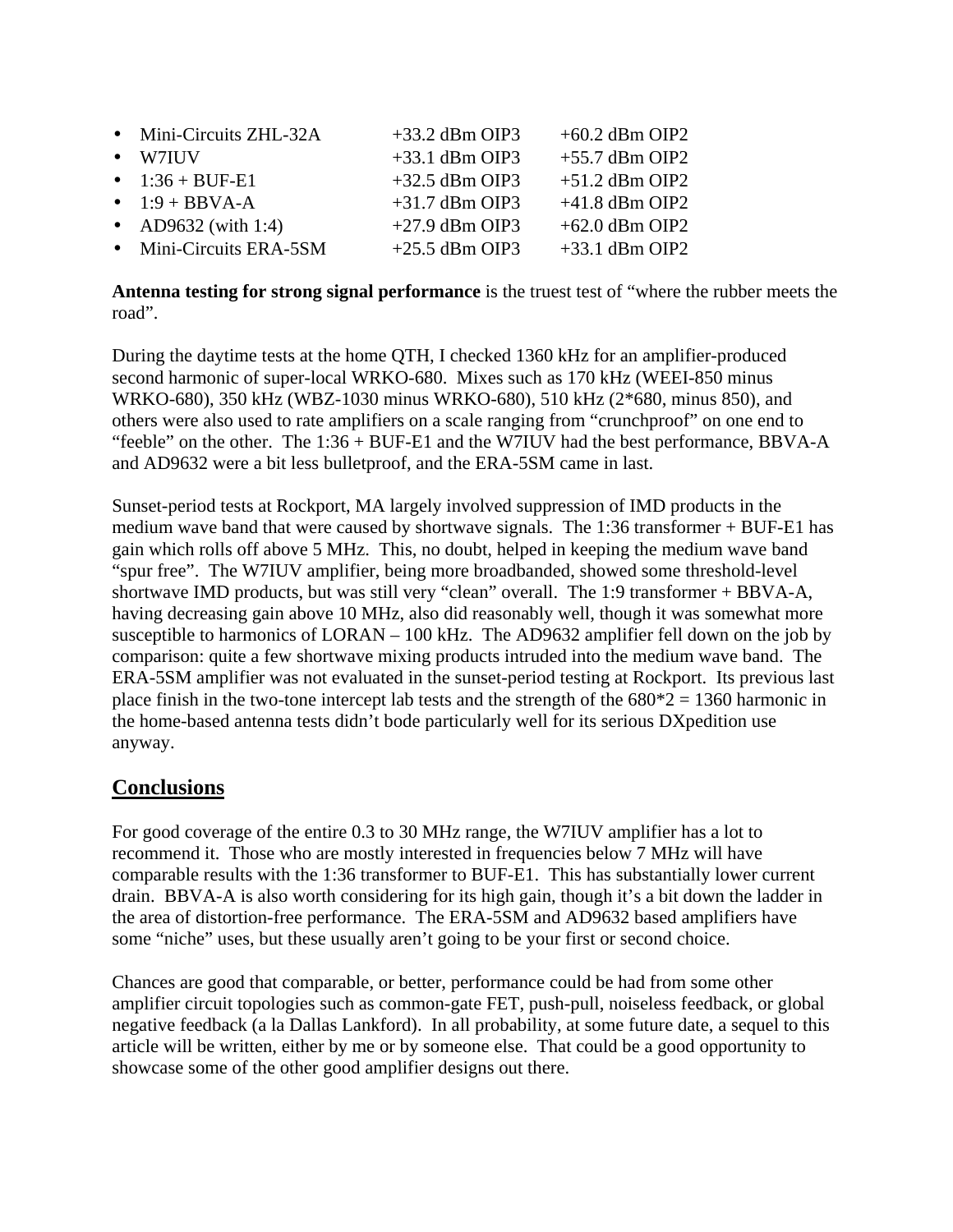# **Appendix: Schematic Diagrams of Amplifier Test Subjects**

Web links were accurate at the time of publication. These may change over time.

### **W7IUV amplifier** (2N5109-based)

Web Link ["http://www.qsl.net/wa1ion/amp/w7iuv\\_amp.htm"](http://www.qsl.net/wa1ion/amp/w7iuv_amp.htm) 

Current drain about 80 mA. Used after a Mini-Circuits T1-6-X65 transformer (balanced in, unbalanced out) for **Test Subject #2**. A 2N3866 may be substituted for the 2N5109.



Gain  $\approx$  18 to 20 dB

1 dB compression  $\approx$  20 to 24 dBm

OIP3  $\approx$  33 to 39 dBm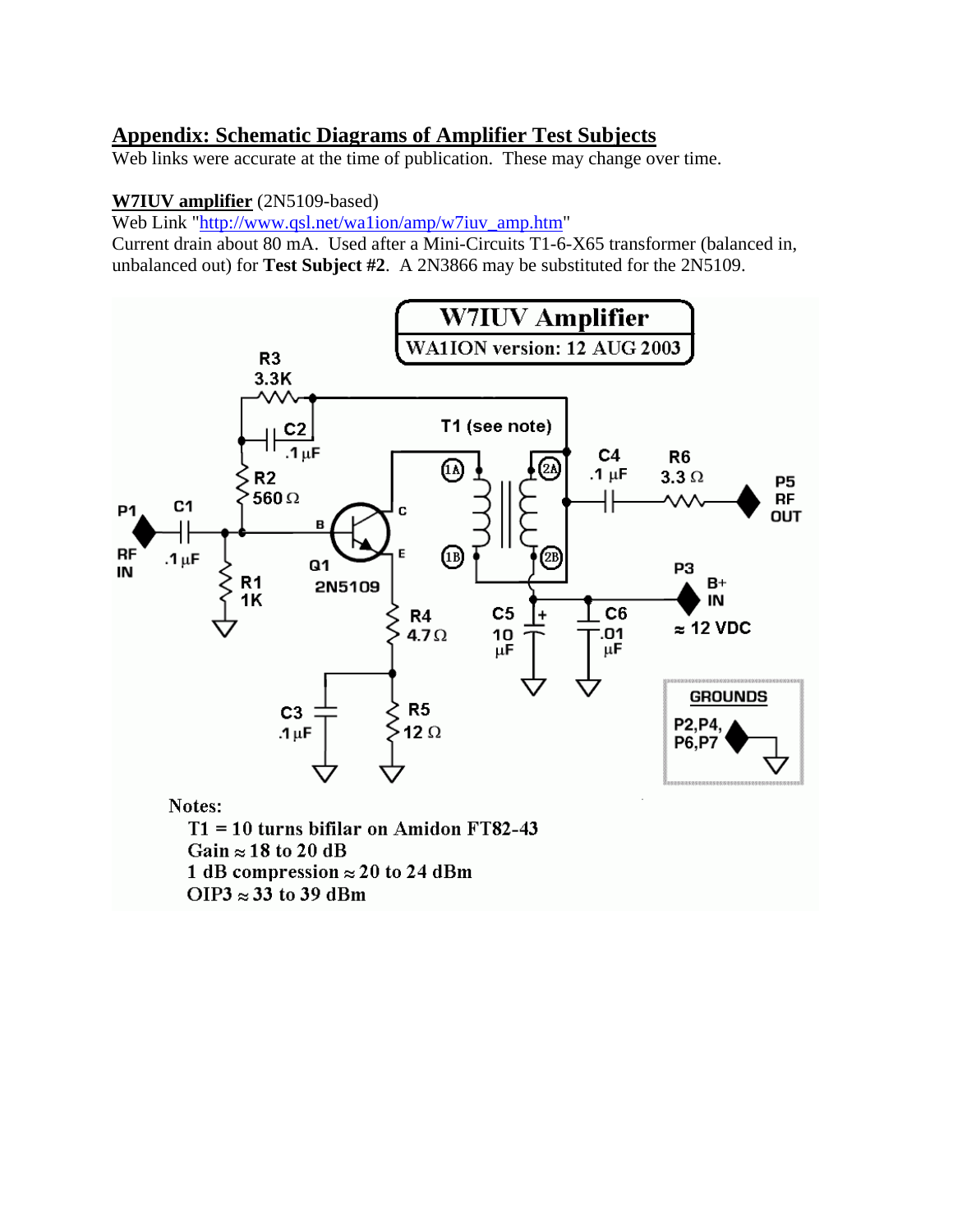#### **BBVA-A amplifier** (VN10KM-based)

Web Link ["http://www.qsl.net/wa1ion/bbva/bbva\\_a.htm"](http://www.qsl.net/wa1ion/bbva/bbva_a.htm)

Current drain about 110 mA. Used after a homebrew 1:9 step-up transformer (Fair-Rite 2873000202 or Amidon BN73-202 binocular core: 3 turns: 9 turns) for **Test Subject #3**.

# **SCHEMATIC: BBVA-A BROADBAND AMPLIFIER CARD**

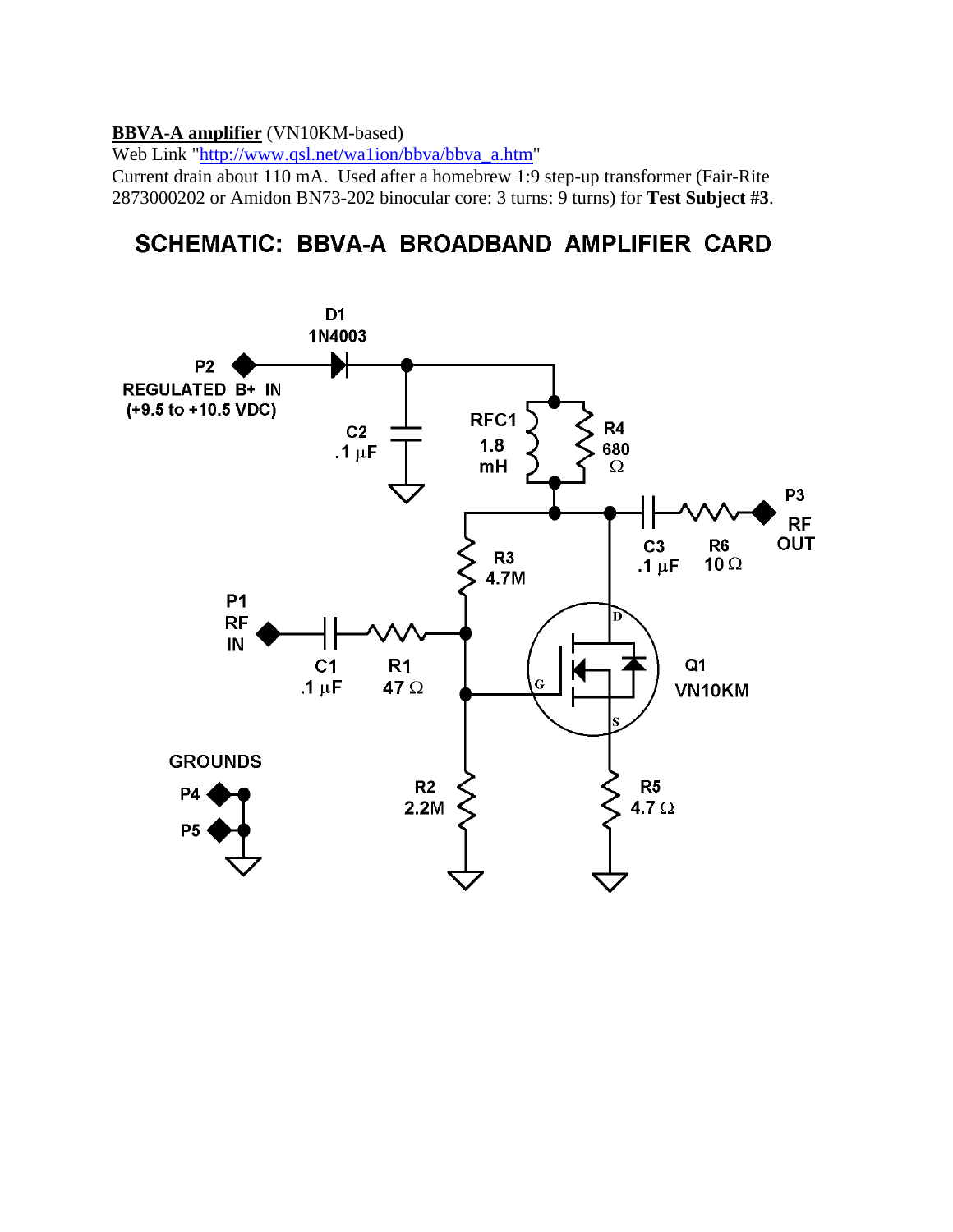#### **BUF-E1** (National LM6221-based)

Web Link: ["http://www.qsl.net/wa1ion/buffers/buf-e1.zip"](http://www.qsl.net/wa1ion/buffers/buf-e1.zip)

Current drain about 20 mA. Used after a Mini-Circuits T36-1-X65 transformer in step-up mode for **Test Subject #4** and straight from output of 1.8 m / 6 ft. whip for **Test Subject #7**. Other buffer IC's, such as BUF634, may be used with changes to wiring as necessary.

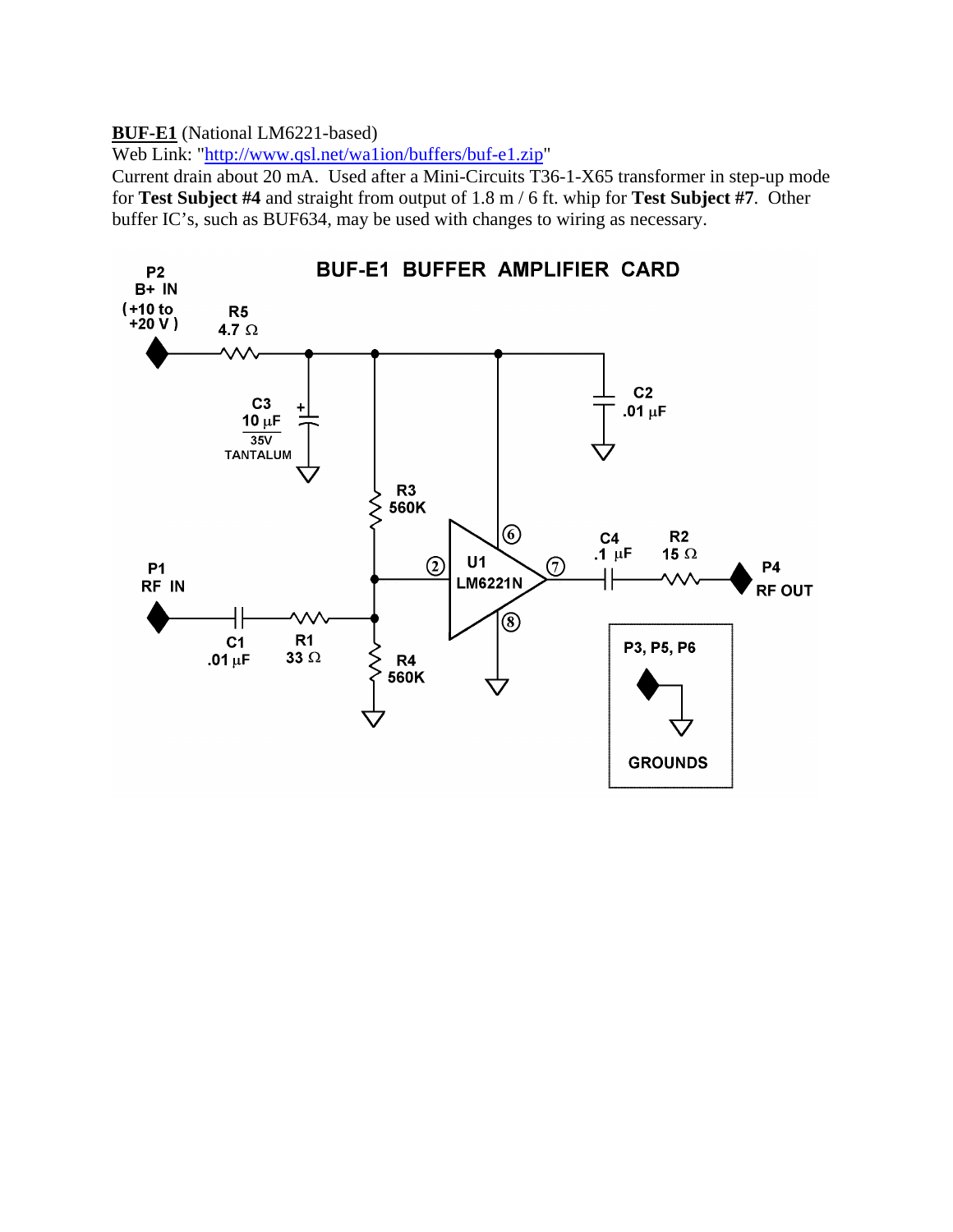#### **AD9632 op-amp based amplifier**

Web Link "http://www.qsl.net/wa1ion/amp/ad9632\_amp.gif"

Current drain about 45 mA at full output. Includes Mini-Circuits T4-6T-X65 transformer in step-up mode. Used for **Test Subject #5**.